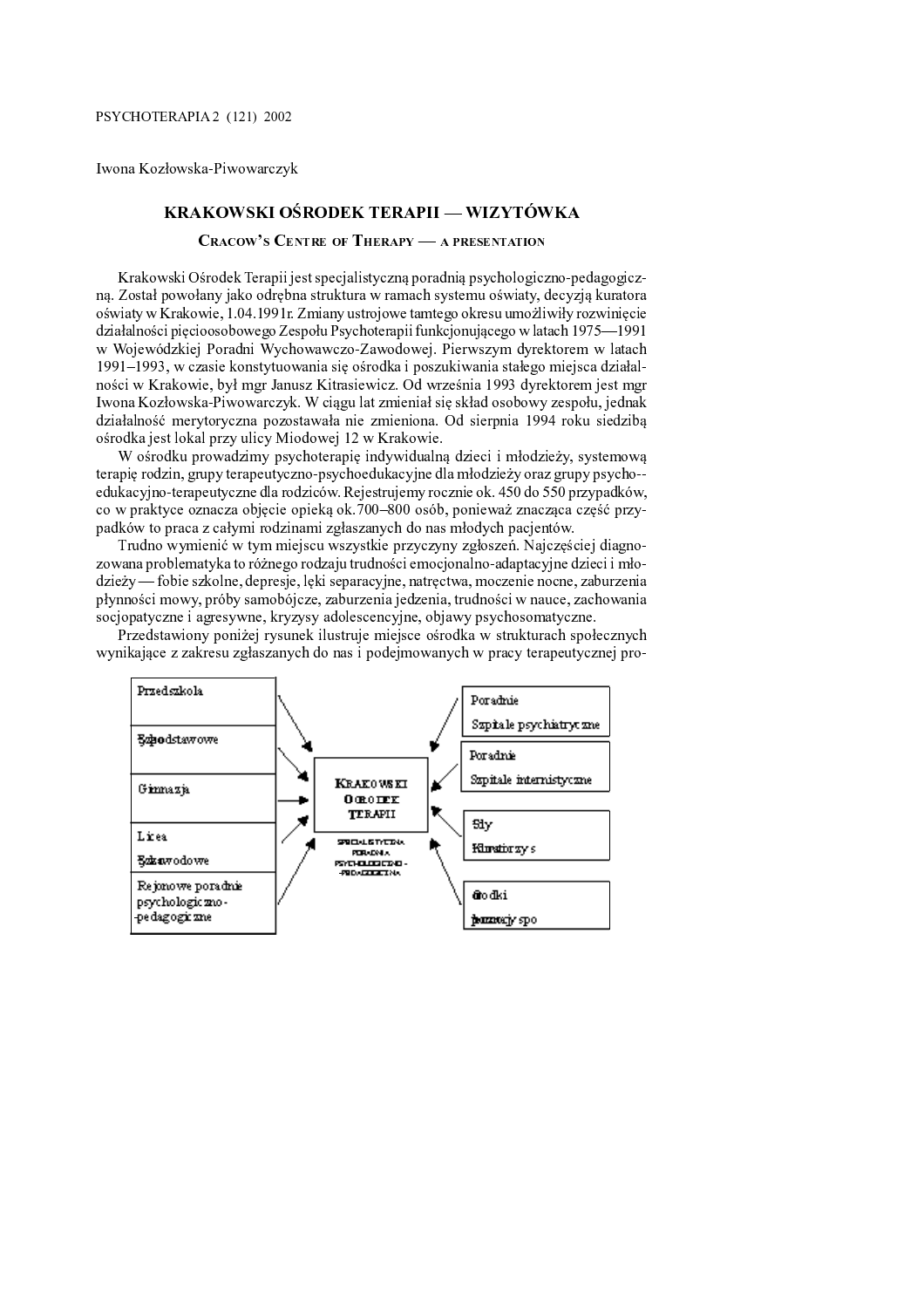## blemów.

Jako placówka finansowana przez Wydział Edukacji i Kultury Urzędu Miasta Krakowa obejmujemy opieką psychologiczno-psychiatryczną w trybie ambulatoryjnym dzieci i młodzież z krakowskich przedszkoli i szkół.

Cały zespół stanowia 23 osoby. Administracja i obsługa techniczna to jedynie 4 osoby, natomiast w zespole merytorycznym jest 19 osób zatrudnionych na 16 etatach, w tym 17 psychologów i 2 konsultantów psychiatrów.

Psycholodzy pracują w trzech podzespołach:

#### Zespół Terapii Dzieci i Rodziny:

mgr Maria Bulińska — II stopień specjalizacji — pomoc psychologiczno-pedagogiczna dzieciom i młodzieży, logopeda, studia podyplomowe;

 $dr$  Aleksandra Lorenc-Steinmec — II stopień specjalizacji — pomoc psychologiczno--pedagogiczna dzieciom i młodzieży;

mgr Halina Nałęcz-Nieniewska — I stopień specjalizacji — pomoc psychologiczno--pedagogiczna dzieciom i młodzieży, superwizor trenerów i trener Polskiego Towarzystwa Psychologicznego;

mgr Bożenna Styka — II stopień specjalizacji — pomoc psychologiczno-pedagogiczna dzieciom i młodzieży, logopeda, studia podyplomowe;

mgr Alicja Zaremba — I stopień specjalizacji — pomoc psychologiczno-pedagogiczna dzieciom i młodzieży, studia podyplomowe.

# Zespół Terapii Młodzieży

mgr Władysław Banaś — I stopień specjalizacji — pomoc psychologiczno-pedagogiczna dzieciom i młodzieży, psychoterapeuta, trener i superwizor trenerów Polskiego Towarzystwa Psychologicznego;

mgr Agnieszka Gąsowska — I stopień specjalizacji — pomoc psychologiczno-pedagogiczna dzieciom i młodzieży, studia podyplomowe w Universite Catholique de Louvain w Belgii;

mgr Paweł Glita — w trakcie 4-letniego szkolenia w psychoterapii psychodynamicznej, doktorant Uniwersytetu Jagiellońskiego;

mgr Ewa Jędrzejczyk — II stopień specjalizacji — pomoc psychologiczno-pedagogiczna dzieciom i młodzieży, trener Polskiego Towarzystwa Psychologicznego;

mgr Adam Kuśnierzowski — w trakcie 4-letniego szkolenia w psychoterapii psychodynamicznej;

mgr Katarzyna Starowicz — ukończone 4-letnie szkolenie w psychoterapii psychodynamicznej, trener Polskiego Towarzystwa Psychologicznego;

mgr Maciej Wilk — II stopień specjalizacji — pomoc psychologiczno-pedagogiczna dzieciom i młodzieży, trener i superwizor trenerów Polskiego Towarzystwa Psychologicznego;

## Zespół Terapii Rodzin

mgr Anna Bodzek — I stopień specjalizacji — pomoc psychologiczno-pedagogiczna dzieciom i młodzieży, ukończone szkolenie z zakresu systemowej terapii rodzin;

mgr Ireneusz Czachura — w trakcie 3-letniego szkolenia z zakresu systemowej terapii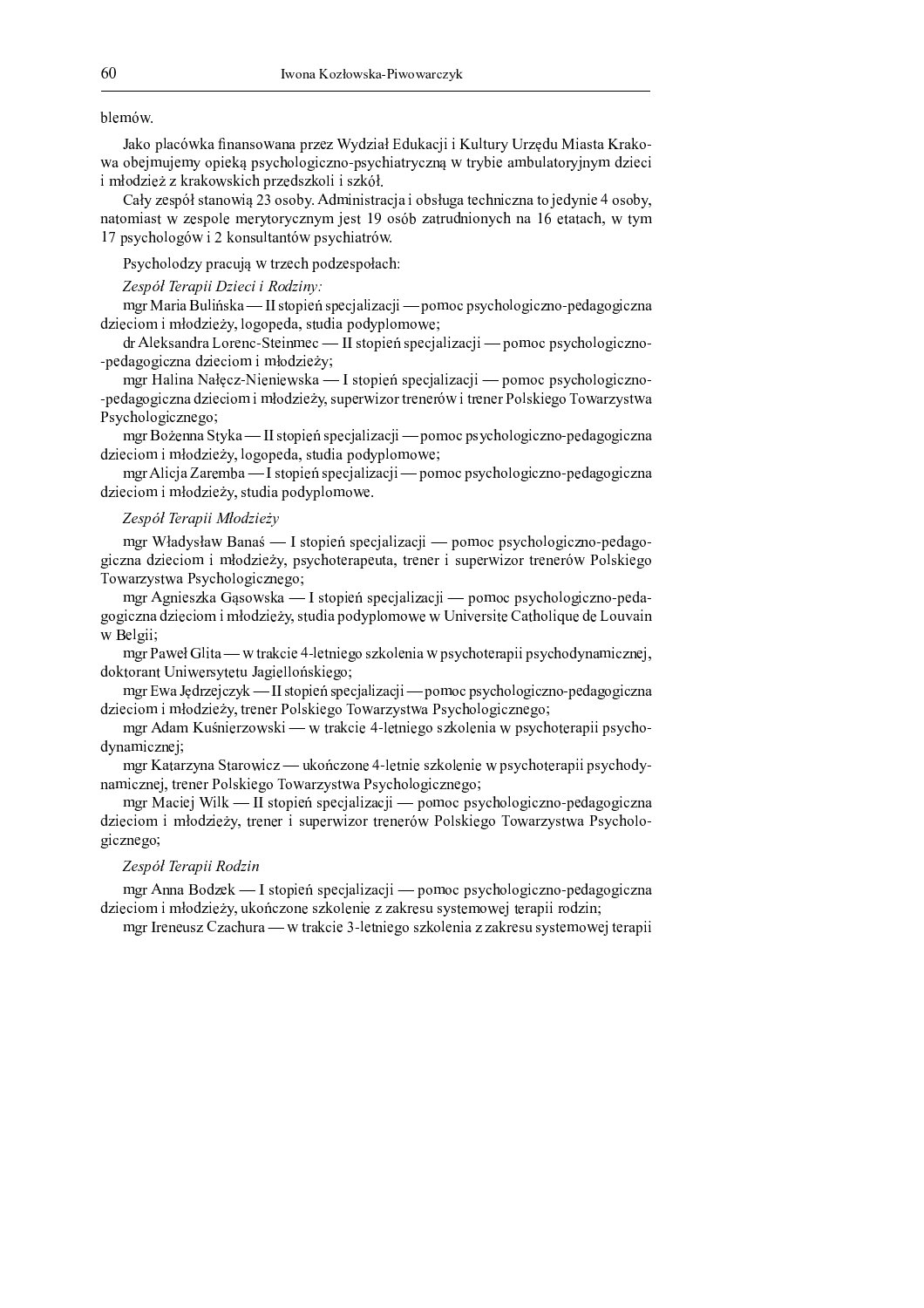rodzin;

mgr Iwona Kozłowska-Piwowarczyk — (dyrektor KOT) — I stopień specjalizacji - pomoc psychologiczno-pedagogiczna dzieciom i młodzieży, psychoterapeutka Polskiego Towarzystwa Psychologicznego;

mgr Marzena Krzanowska — studia podyplomowe z zakresu systemowej terapii rodzin;

mgr Maria Różańska — II stopień specjalizacji — pomoc psychologiczno-pedagogiczna dzieciom i młodzieży, ukończone szkolenie z zakresu systemowej terapii rodzin.

Specjalistą psychiatrii dzieci, współpracującym z KOT, jest lek. med. Elżbieta Pasyk z Wojewódzkiego Specjalistycznego Szpitala Dziecięcego im. św. Ludwika w Krakowie, która konsultuje dzieci z poważniejszymi zaburzeniami, służy również swoją wiedzą psychologom z Zespołu Terapii Dzieci biorąc udział raz w miesiącu w omówieniu najtrudniejszych problemów naszych pacjentów.

Od początku działalności Krakowskiego Ośrodka Terapii konsultantem psychiatrycznym oraz opiekunem merytorycznym zespołu jest dr Piotr Drozdowski — ordynator Oddziału Nerwic Kliniki Psychiatrii Collegium Medicum UJ, superwizor i psychoterapeuta Polskiego Towarzystwa Psychiatrycznego, prowadzący systematycznie od 11 lat, co dwa tygodnie, superwizyjne grupy Balinta. Jako konsultant psychiatryczny, zajmuje się młodzieżą i dorosłymi — rodzicami kierowanych do nas pacjentów.

Niezbędna w pracy psychoterapeutycznej jest możliwość ciągłego superwizowania prowadzonych terapii. Obecnie superwizorami dla pracowników Krakowskiego Ośrodka Terapii są:

- *psychoterapia indywidualna*: dr Piotr Drozdowski — psychiatra, superwizor psychoterapii i psychoterapeuta Polskiego Towarzystwa Psychiatrycznego;

 $-psychoterapia indywidualna, grupy młodzieżowe i grupy dla rodziców - mgr Halina$ Nałęcz-Nieniewska — psycholog, superwizor trenerów i trener Polskiego Towarzystwa Psychologicznego;

- psychoterapia rodzin: dr Barbara Józefik - psycholog, superwizor psychoterapii i psychoterapeuta Polskiego Towarzystwa Psychologicznego (nie jest pracownikiem etatowym).

Istotny dla rozwoju merytorycznego Zespołu Terapii Rodzin KOT był udział w comiesięcznych seminariach, organizowanych w latach 1993-2000 przez Zakład Terapii Rodzin Kliniki Psychiatrii Collegium Medicum UJ, pod kierunkiem doc. dr. Bogdana de Barbaro. Seminaria te owocowały twórczymi dyskusjami o współczesnych nurtach teoretycznych w terapii rodzin, a także umożliwiały pracę superwizyjną.

W naszej pracy psychoterapeutycznej z indywidualnymi pacjentami wybraliśmy podejście psychodynamiczne i psychoanalityczne, z rodzinami — teorie systemowej terapii rodzin. Praca z młodszymi dziećmi wymaga dużej elastyczności, dlatego powstały również autorskie metody, inspirowane zarówno metodami tradycyjnymi (rysunek, praca z bajką, techniki relaksacyjne), jak i technikami pracy wynikającymi z najnowszych odkryć dotyczących funkcjonowania układu nerwowego dziecka.

Bardzo ważna jest współpraca pomiędzy podzespołami, która pozwala na łączenie metod pracy — terapii indywidualnej, grupowej i rodzinnej — w zależności od potrzeb. Przynosi to bardzo dobre efekty wtedy, gdy niezbędna jest intensyfikacja oddziaływań